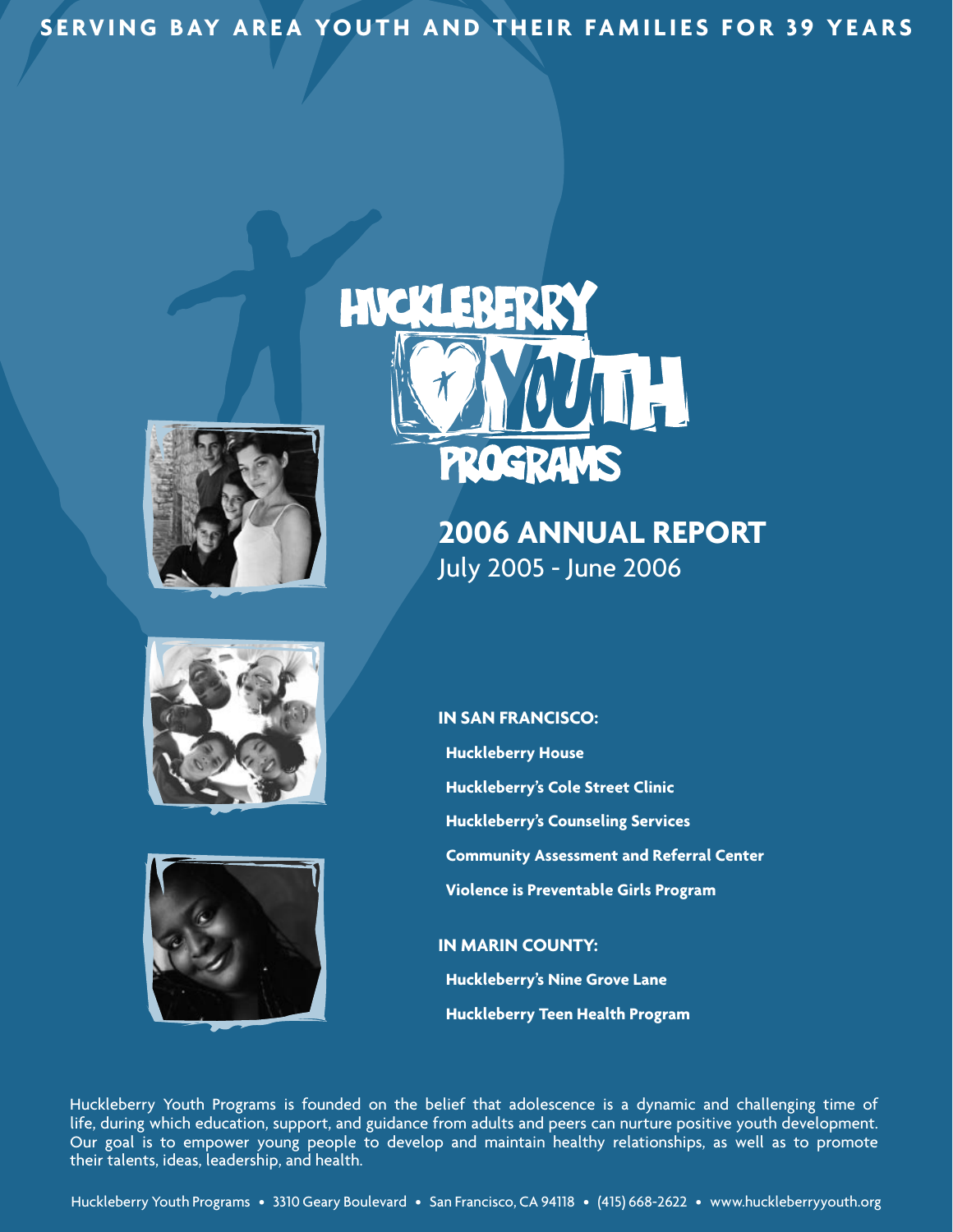# Dear Friends,

Last year was rewarding for Huckleberry Youth Programs. Preparing to enter our 40th year as an agency, we continued to take the lead in providing innovative and high quality services to thousands of youth and their families in Marin and San Francisco in fiscal year 2005-2006.

**In an exciting development,** HYP has begun a major strategic planning effort, gathering internal and external assessments of the agency's strengths and challenges and the needs of the communities we serve. We are proud of our services, but given the changing demographics and new priorities of San Francisco and Marin counties, we want to take a close look at how our current services can be improved and at our ability to develop new services. Before the end of the current fiscal year, we will have a plan to guide the agency for the next five years.

Highlighting some new efforts in the past year, the agency continues to expand its youth development activities. **More youth than ever were trained and employed as Peer Health Educators.** These young adults provide waiting room education to youth accessing healthcare at Huckleberry Teen Health Program in Marin and at the Cole Street Youth Clinic in San Francisco and conduct health information workshops in middle and high schools throughout both counties. In Marin, we expanded our Youth Leaders in Progress team, who meet to develop leadership skills and perform community service projects. Peer Health Educators were trained and employed for two new projects – the Novato Youth Wellness Center and the Marin Youth Center in San Rafael. We also recruited former clients and peer educators to form our new Youth Speakers Bureau. **Another new project will occur at our Huckleberry Teen Health Program in Marin, which received a major, three-year grant from the California Endowment to support an expansion of mental health services focusing on Latino youth and their families.** About half of our clients at the Teen Tuesday Clinic are Latino, and mental health services are a major unmet need of many of these clients.

In June, HYP welcomed five new Members to the Board of Directors: Francene Colvin, Ph.D., private practice; Laurie Meschke, Ph.D., San Francisco State University; Jerry Peters, Latham & Watkins; Matt Schmidt, Dodge & Cox; and Melissa Wong, San Mateo Public Health Department. HYP has enjoyed a history of strong support from its Board of Directors. We hope you join us in applauding their selfless efforts, particularly during the strategic planning process.

As we enter our 40th Anniversary year, the on-going support of friends like you will be essential to our ability to remain in the forefront of youth services and to continue to meet our promise of serving at-risk youth and their families. **We hope to see you at our Comedy Night at Bimbo's 365 Club on November 9th!** 



**Bruce Fisher** *Executive Director*







Valence Pierre

**Valerie Pierce** *Board President (FY 2005-2006)*

PS: I want to welcome Gary Angel as our new Board President and acknowledge the tireless and valuable contributions to the agency made by our outgoing Board President, Valerie Pierce. Thank you, Valerie, for your outstanding leadership during the last two years. – Bruce Fisher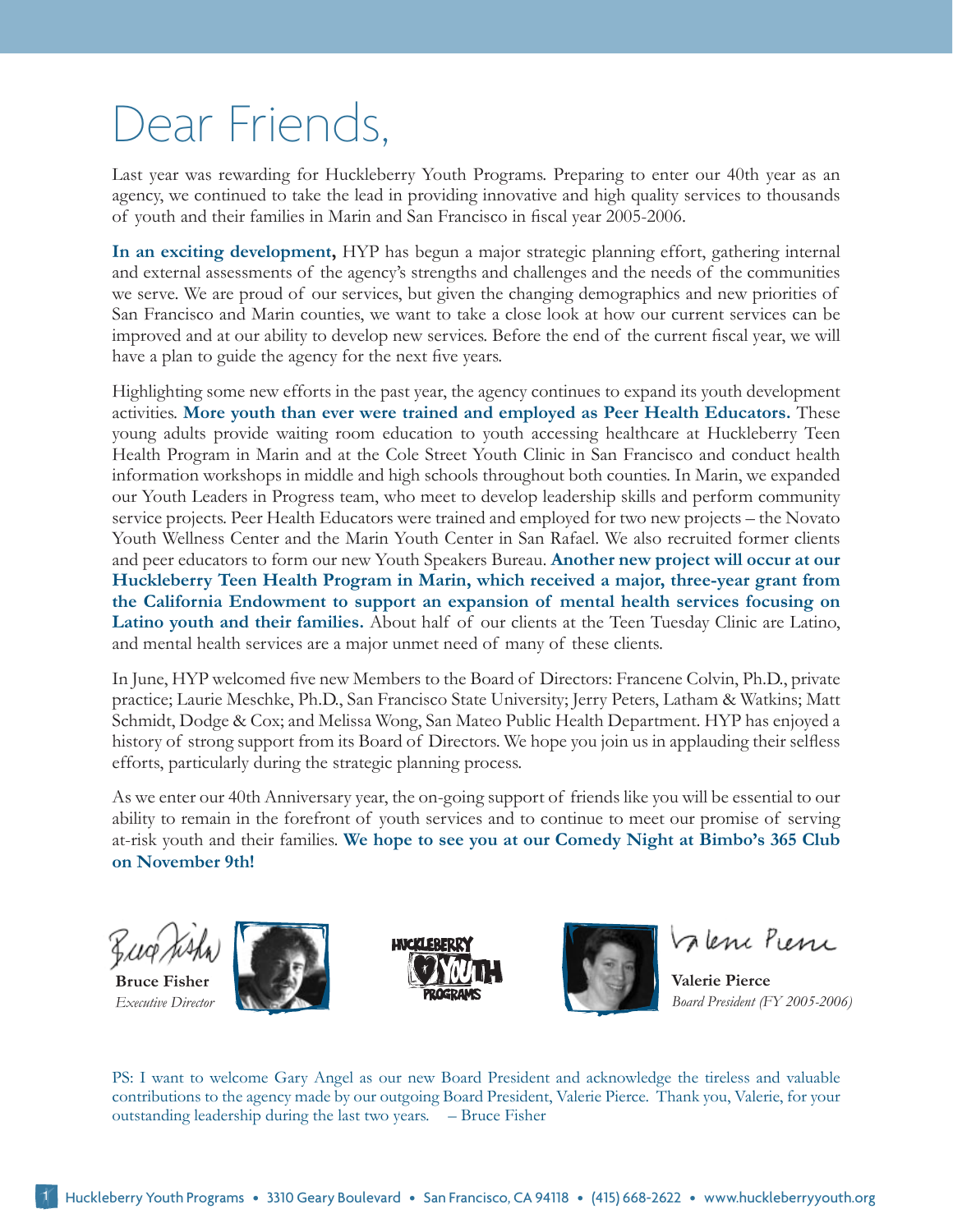For almost four decades, Huckleberry Youth Programs (HYP) has piloted and maintained programs to promote youth health and well-being and divert youth from harmful behavior. We are proud to report that since 1967, we have provided critical services and opportunities to more than 125,000 at-risk youth in San Francisco and Marin Counties. Through a wide range of comprehensive programs, HYP seeks to promote healthy relationships and lifestyles, tolerance, youth leadership, and violence prevention in the lives of our clients. Our programs include: shelter services, family reunification therapy, individual and family counseling, multi-session teen health workshops in local middle and high schools, extensive training of peer leaders, the Violence is Preventable Girls Program (VIP), case management, and access to primary and reproductive healthcare. **All of our services are provided free of charge.**

# CLIENTS SERVED

**Huckleberry Youth Programs served more than 7,200 clients in Fiscal Year 2005-2006**

#### **Number of youth served by program:**

| <b>Clients receiving medical services at</b><br>Huckleberry's Cole Street Clinic (San Francisco) | 1.065 |
|--------------------------------------------------------------------------------------------------|-------|
| <b>Clients receiving medical services at</b><br><b>Huckleberry Teen Health Program (Marin)</b>   | 578   |
| <b>Community Assessment and</b><br><b>Referral Center (San Francisco)</b>                        | 555   |
| <b>Huckleberry House (San Francisco)</b>                                                         | 312   |
| <b>Counseling Services (San Francisco)</b>                                                       | 365   |
| <b>Nine Grove Lane (Marin)</b>                                                                   | 102   |
| <b>Number of youth participating</b><br>in a Health Education Workshop                           | 3,483 |
| Violence Is Preventable Girls Program                                                            | 47    |
| Clients seen at more than one program                                                            | 405   |

HYP's core beliefs include respect for the racial and cultural diversity of our clients, recognition of the value and dignity of young people and acknowledgement of their potential to become responsible adults. We strive for diversity among Board Members, staff, and management, as well as cultural competency so that we are able to serve our diverse client population efficiently.





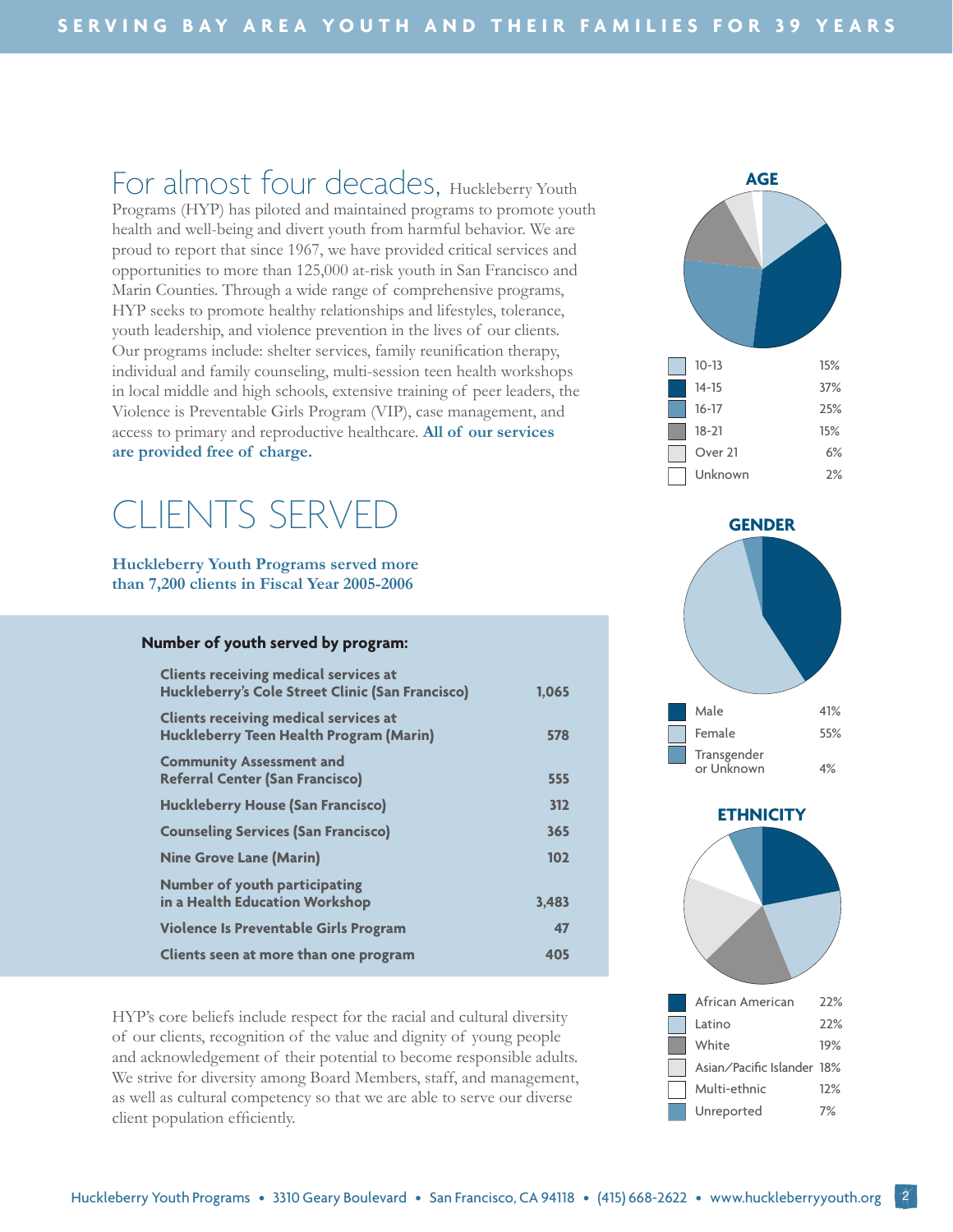# A Place To Sleep. A Chance To Dream.







*"I was grateful that there was a safe place for my daughter to go."*

HUCKLEBERRY HOUSE, founded in 1967, was the first residential crisis program in the United States and has since served as a model for hundreds of runaway shelters across the country. During the "Summer of Love" young people flocked to San Francisco in droves to experience the cultural revolution that originated here. In response to the need for crisis shelter, food, and clothing for all the youth who ran toward this revolution, Huckleberry House began in the historic Haight Ashbury district. Today, many of Huckleberry House's clients are running away from something – abuse, mental illness, or myriad other problems affecting youth in San Francisco. Huckleberry House has expanded its scope to include a comprehensive array of services including case management, family reunification therapy, individual and family counseling, and medical care through Huckleberry's Cole Street Clinic. Organizations across the country continue using Huckleberry House as the standard to which other shelters are held. The Vera Institute, a New York based justice organization, recently selected Huckleberry House as a model for youth shelters in that state. **In fiscal year 2005-2006, Huckleberry House served 312 youth and provided crisis shelter to 235 of those clients.** 

*"My child was safe here. We needed time to sort things out. I stayed here 22 years ago and still have very fond memories."*

HUCKLEBERRY'S NINE GROVE LANE has been located on a quiet, tree-lined street in San Anselmo for the past 32 years and has been the only shelter for youth of its kind in Marin County. Nine Grove Lane offers temporary shelter for homeless, runaway, at-risk, abused youth, and youth in family crisis. The staff 's goals are to help teens, parents and guardians improve their lives and reduce conflict. Housing services, individual therapy, family reunification therapy and case management are free and offered to all youth ages 12 to 17 who find solace here. Police, probation officers, social workers, parents, mental health professionals, concerned friends and school counselors bring runaway and homeless youth to Nine Grove Lane at any time. Teens are often housed for one-to-seven days before returning home or to an alternative safe environment. Staff also provides counseling, advice, guidance, support, information and referrals on our 24-hour telephone hotline. **In fiscal year 2005-2006, 102 youth received services at Huckleberry's Nine Grove Lane, with 79 clients receiving overnight shelter. Eighty-five percent of sheltered clients were reunified with their families.**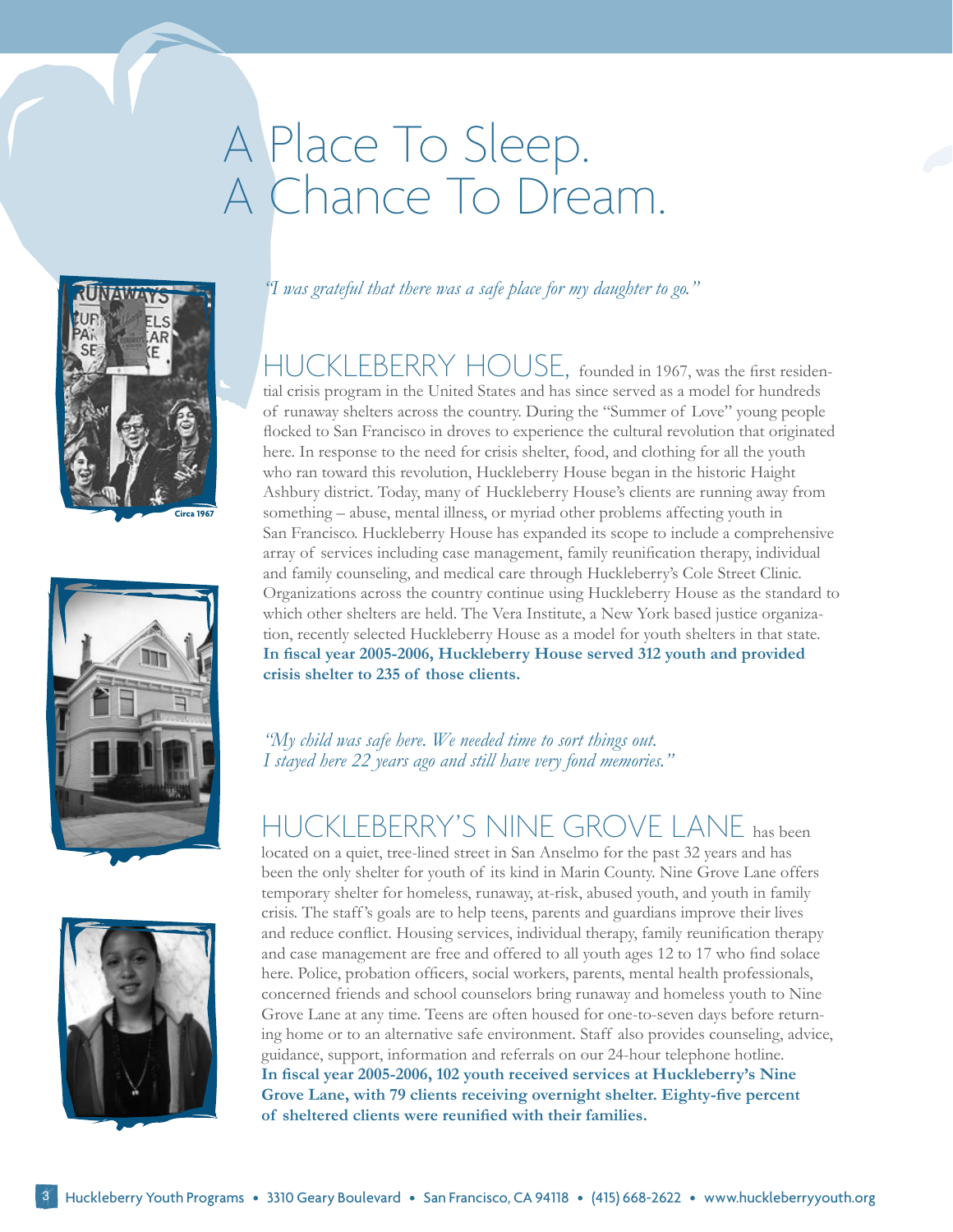### Huckleberry's Cole Street Clinic Educating the Community in 2005-06

- 277 workshops were conducted in the community by Cole Street Clinic staff on topics including Healthy Relationships, Alcohol, Tobacco and Other Drugs, Violence Prevention, HIV and AIDS education, and Body Image.
- 2,185 youth participated in Health Education workshops at local high schools, middle schools, and community centers in San Francisco County.



### HUCKLEBERRY'S COLE STREET CLINIC, **one of San Francisco's**

**only full-time health clinics dedicated exclusively to youth ages 12 to 24,** offers free, comprehensive health care including STD testing, health exams, and birth control methods. Youth who visit the clinic are offered health services by qualified medical staff in collaboration with the Department of Public Health in a confidential, youth-friendly environment. The clinic offers opportunities for youth to be involved in health education and violence prevention in the community through the Peer Health Education (PHE) internship program and peer-based community outreach. PHEs are also an integral part of one of the most popular programs at Cole Street, HYPE, (HIV/AIDS Youth Prevention and Education).

## HYPE Celebrates Its Second Anniversary at Cole Street

Cole Street Clinic's HIV/AIDS Youth Prevention and Education Program (HYPE) celebrated its second anniversary at the end of fiscal year 2005-2006, with over 600 San Francisco youth participating in workshops conducted at local high schools, middle schools, and community centers. HYPE is a four-session workshop aimed at increasing HIV awareness and reducing infection among youth and young adults. During HYPE peer-led workshops, information on specific topics is presented through interactive activities designed with youth to reach teens specifically. Highlights of HYPE include facilitated discussions with peers, presentations by HIV positive speakers, guided journal writing, an anonymous question box, and a resource guide. **One-hundred percent of youth participating in HYPE workshops in 05-06 reported learning something new about HIV/AIDS.**

### What youth are saying about HYPE…

 *"Through your presentation, I learned that I should be more careful."*

*"Thank you for providing us with more knowledge of HIV."*

*"This is a valuable experience because I have never heard a person with HIV give advice to other people."*

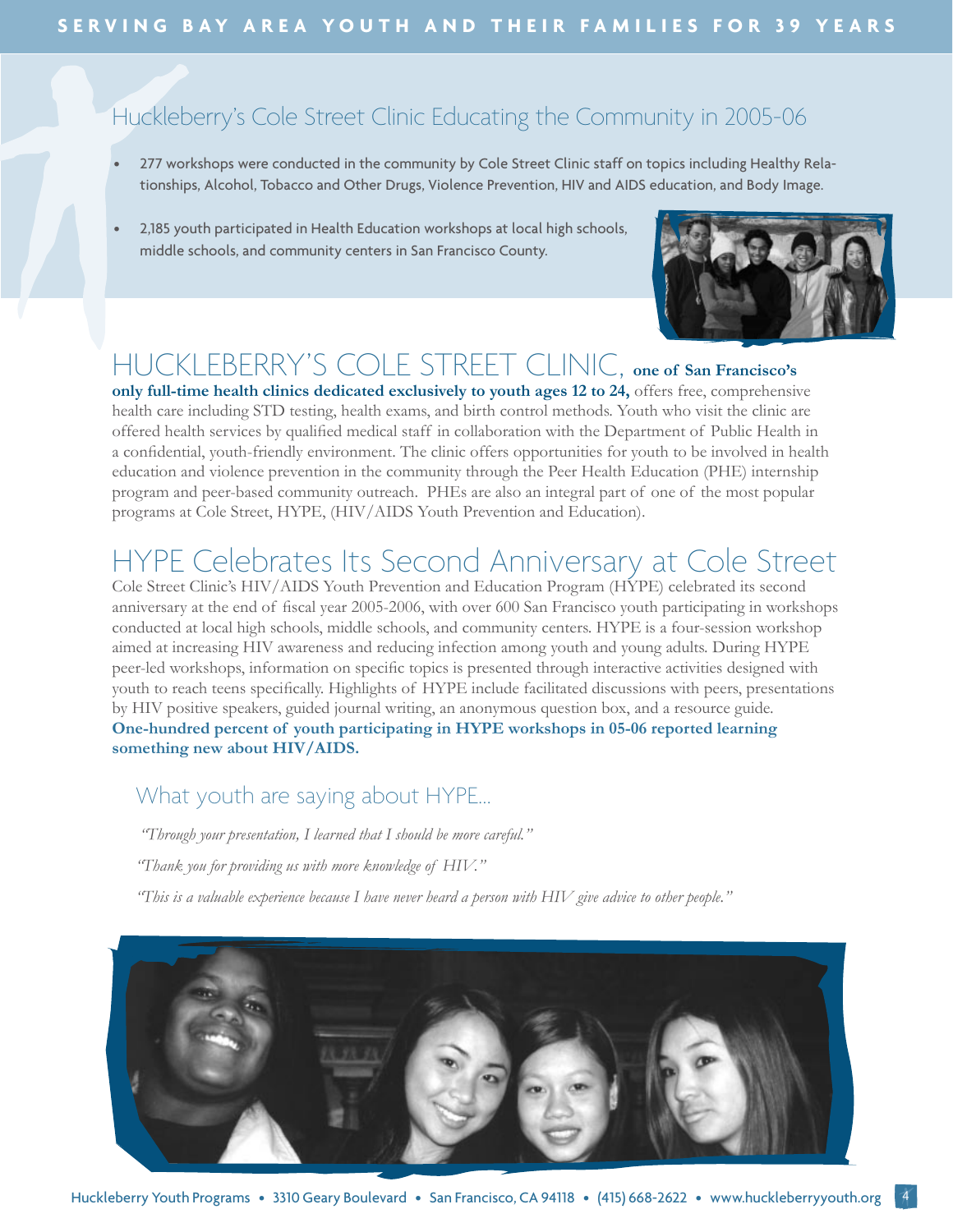# Counseling and CARC

*"Staff is always able to answer my questions and solve the problems I have."*



## HUCKLEBERRY'S COUNSELING SERVICES

Finding an adult ally can be a challenge for young people facing family issues, academic concerns, alcohol and drug abuse, and behavioral issues. Many youth in San Francisco have no one to turn to when it comes to discussing the challenges of being a young adult. HYP's Counseling Services provide free, confidential and culturally sensitive counseling. HYP's therapists, many of whom are bi-lingual, assist youth and their families with better communication, conflict resolution, parenting issues, and anger management. The counseling program often begins the process of therapy during a client's stay at Huckleberry House and continues after the youth returns home. A family counselor first focuses on resolving immediate family issues and then works with the families to help them

develop long-term conflict resolution strategies. **In fiscal year 05-06, 163 families were reunified by HYP's counseling program, and 76% of youth participating in counseling sessions demonstrated a decrease in crisis behavior.** Not only is HYP helping families, youth are also offered individual therapy sessions. **Sixty-eight youth received individual counseling sessions during the fiscal year** and for the first time, the counseling program collaborated with local high schools in need of therapeutic services. Starting in November 2005, HYP began seeing students weekly during regular school hours at Wallenberg High School and will continue to do so in the coming school year. If this extension to local high schools continues to thrive, HYP hopes to offer in-school services to even more San Francisco youth.

### *"The staff is very personable and non-judgmental. They do an excellent job of making me feel comfortable."*

## CARC – Providing an Alternative to Juvenile Hall



What is CARC? The Community Assessment and Referral Center (CARC) is led by HYP for the City and County of San Francisco and is a public/private partnership. Partners include: Juvenile Probation, Police and Sheriff 's Departments, Department of Public Health, the Community Youth Center, Instituto Familiar de la Raza, and Brothers Against Guns. When youth between the ages of 11 and 17 are arrested for non-violent offenses, police bring them to CARC rather than to Juvenile Hall. Case Managers begin to provide guidance and support in a strictly confidential environment. Case Managers will then attend school meetings, probation hearings and follow up with the youth to make sure they are doing well. The Case Manager will also stay in contact with the youth to help them problem-solve and to provide an adult ally with whom to talk.

Why is CARC Important? CARC is important because it helps youth avoid further involvement in the Juvenile Justice System and keeps youth out of the Youth Guidance Center. When youth are brought to CARC, they are paired with staff trained to work with young people in trouble with the law. While at CARC, they are supported in changing their behavior, increasing awareness of their strengths and assets, tutoring, and job placement. Staff provides guidance and support that many of these youth would not otherwise have. In many instances, Case Managers assist youth with reintegration into school. Most importantly, they learn to make healthy choices for themselves that keep them out of trouble in the future.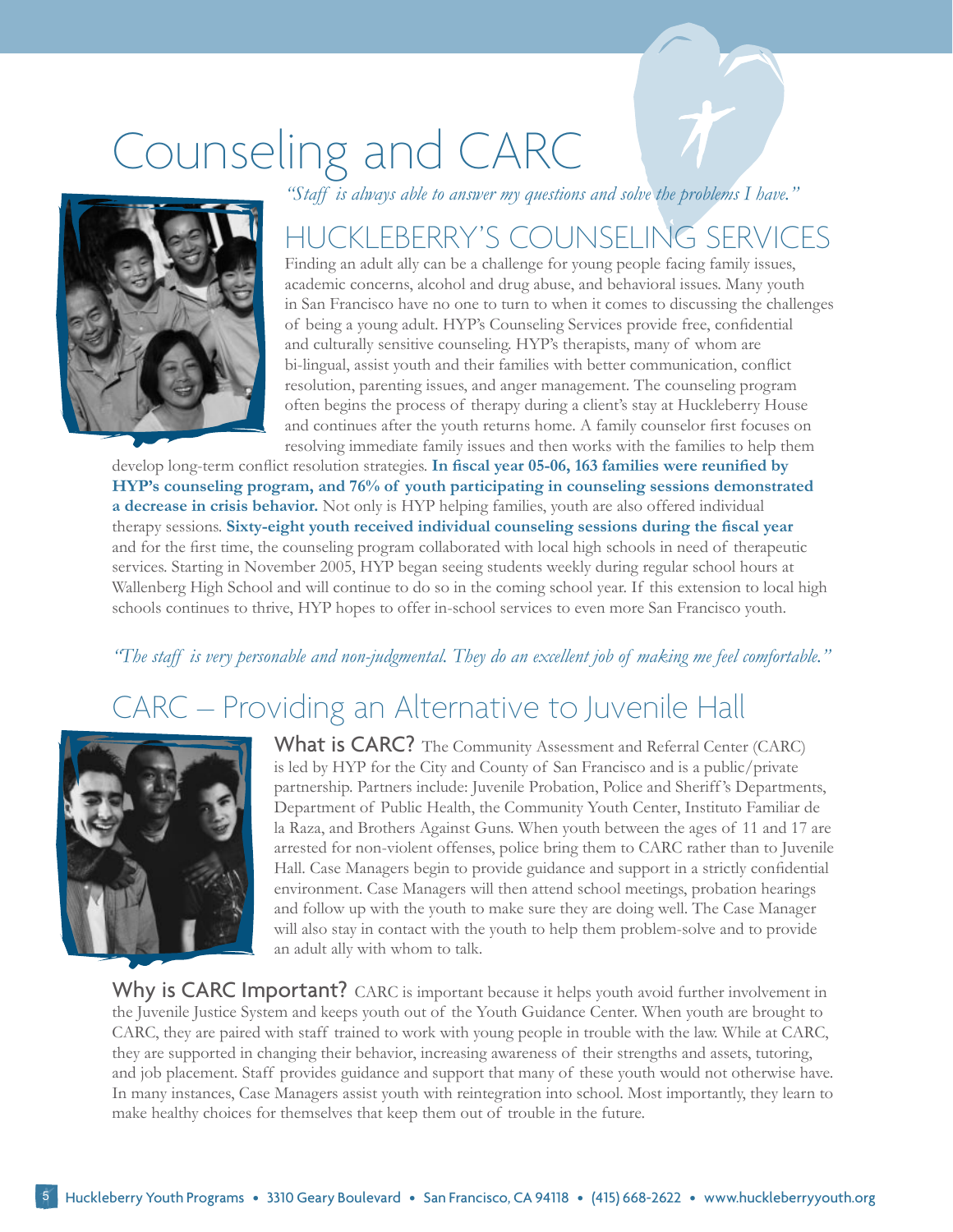# HTHP (Huckleberry Teen Health Program)



*"I really like the way the staff supported me and gave me the information I needed."*

## HUCKLEBERRY TEEN HEALTH PROGRAM,

established in 1988, is a comprehensive health promotion and youth development program, serving Marin County youth ages 12-21. **Located in San Rafael's** 

**Montecito Plaza,** HTHP focuses on helping youth make healthy choices and take responsibility for their own health and the health of peers in their community. In collaboration with the Marin Department of Health and Human Services, HTHP offers youth free, and confidential, reproductive health education at the "Teen Tuesday" Clinic. At this clinic, youth also may receive medical exams, STD, HIV and pregnancy tests, birth control methods, health education, bi-lingual case management and counseling, **all free of charge**. Health promotion workshops, peer health educator training and group support services are also offered through HTHP. In October, HTHP will expand its reach in Marin County by offering services at the Novato Wellness Center. This weekly drop in clinic, serving predominately low-income youth ages 12-19, will offer reproductive and mental health services as well as drug and alcohol counseling. HTHP is also a partner in the newly opened Marin Youth Center (MYC), an innovative and beautiful new youth center in central San Rafael, operated by Bay Area Community Resources. HTHP's Peer Resource Counselors will guide youth to internal activities at the MYC, as well as other community resources, provide basic health education and serve as a liaison to the Teen Tuesday Clinic.

## HTHP Honored with Isabel Allende Espiritu Award

Nationally acclaimed best-selling author, Isabel Allende, has selected Huckleberry Teen Health Program as a recipient of the 2006 Espiritu Award. This honor supports compassionate action in the Isabel Allende Foundation's areas of interest. It was awarded to only two nonprofit organizations this year. The Foundation, created in 1996, is guided by a vision of a world in which women have achieved social and economic justice. **To celebrate its tenth anniversary, the Isabel Allende Foundation awarded \$20,000 to HTHP for its work in empowering young women and promoting healthy lifestyles and pregnancy prevention.** HYP's Violence is Preventable Girls Program in San Francisco was a past recipient of the award in 2003.



Isabel Allende (second from left) presenting the award to HTHP Peer Health Educators.

"Women must receive education, be in charge of their bodies and their fertility, have the means to be economically independent and be protected from abuse," Allende stated when presenting the award to HTHP. **"The nonprofits my foundation honors today are empowering women. They refuse to be hindered by tradition, discrimination, and the usual economic obstacles that nonprofits face. They deserve all the help they can get."** The Isabel Allende Foundation pays homage to Paula Frias, Isabel's daughter, who passed away on December 6, 1992. Over the years, the Foundation has made grants in several areas: literacy, health, education, protection and empowerment of women and children, as well as peace.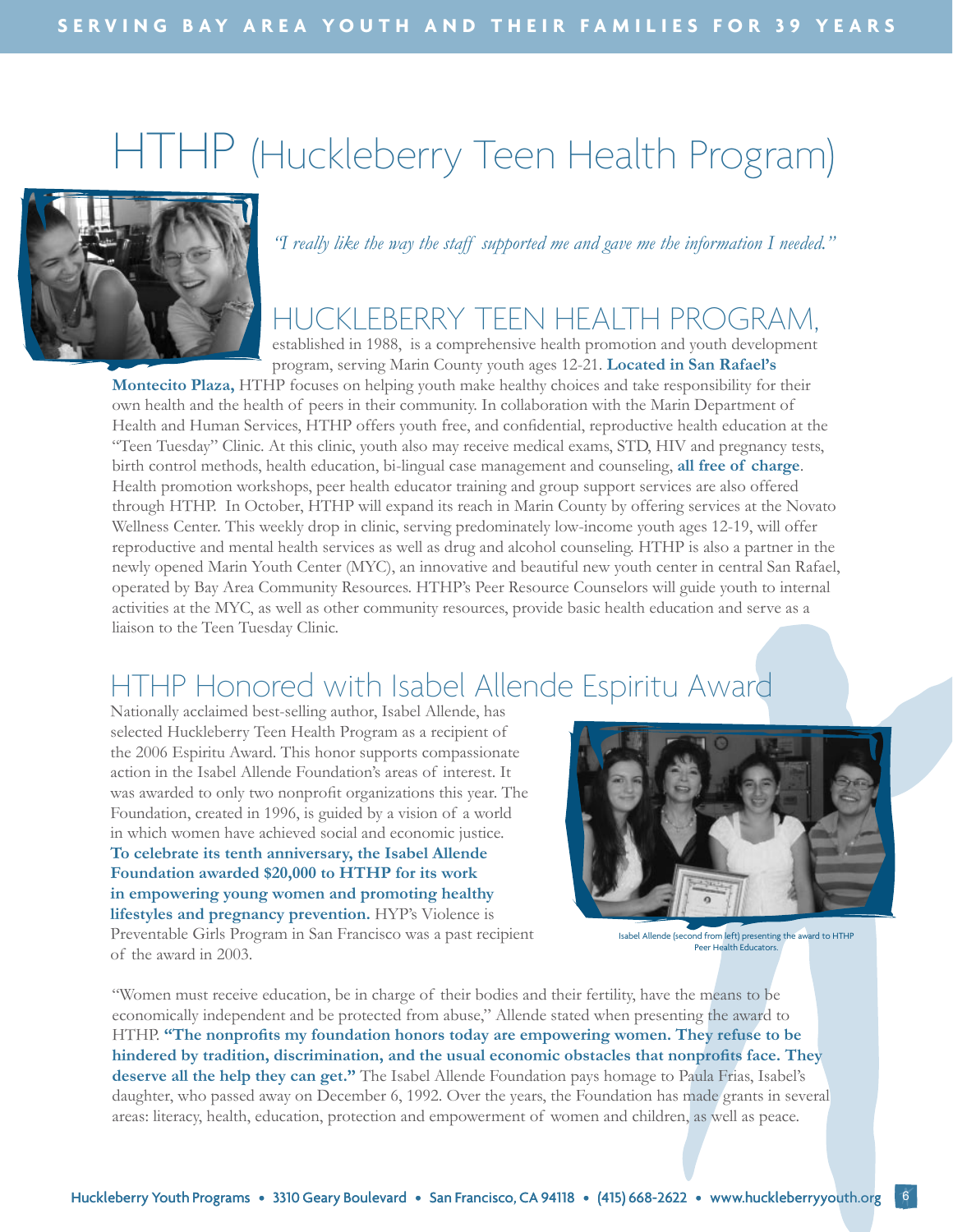### Statement of Operating Revenue & Expenses July 1, 2005 to June 30, 2006

### Revenue and Support

| Government                               |             |          |
|------------------------------------------|-------------|----------|
| Contracts and Grants                     | \$2,326,779 | $60.1\%$ |
| Placement Fees                           | \$163,161   | $4.2\%$  |
| Foundation Grants                        | \$948,680   | $24.5\%$ |
| Individual Donations                     | \$144,999   | $3.7\%$  |
| Corporate Donations                      | \$91,478    | $2.4\%$  |
| Special Events                           | \$176,333   | 4.6%     |
| Other                                    | \$21,807    | $0.6\%$  |
| <b>TOTAL REVENUE</b>                     | \$3,873,237 | 100.0%   |
| <b>Expenses</b>                          |             |          |
| Programs                                 |             |          |
| Huckleberry House                        | \$473,757   | $12.3\%$ |
| S.F. Counseling Services                 | \$324,771   | $8.4\%$  |
| Cole Street Youth Clinic                 | \$420,392   | $10.9\%$ |
| Community Assessment and Referral Center | \$588,535   | 15.2%    |
| Nine Grove Lane                          | \$486,796   | 12.6%    |
| Huckleberry Teen Health Program          | \$426,389   | $11.0\%$ |
| <b>Support Services</b>                  | \$748,178   | $19.4\%$ |
| Fundraising                              | \$391,540   | $10.1\%$ |
| <b>TOTAL EXPENSES</b>                    | \$3,860,358 | 100.0%   |
| <b>TRANSFER TO RESERVE</b>               | \$12,879    |          |

Huckleberry Youth Programs, Inc.'s financial statements are audited annually. This condensed statement was extracted from audited financial statements. Complete audited financial statements are available upon request.

## Board of Directors, 2005-2006

**PRESIDENT** Valerie Pierce **Attorney**

**VICE PRESIDENT** Gary Angel **Attorney**

**VICE PRESIDENT** Steve Gothelf  **Pacific Union Real Estate Group**

**SECRETARY** Russell Pearson  **Price Waterhouse Coopers** 

**TREASURER** Woody Baker-Cohn  **Intel Corporation**

**IMMEDIATE PAST PRESIDENT** Art Wong, M.D.  **Emergency Medical Services (Retired)**

Tito Arana, **Child Care Health Project - Dept of Public Health**

Shirley Breyer Black, **Past President, Service Employees International Union Local 790**

Lori Giorgi, **Chief Attorney, San Francisco, Office of the City Attorney**

Syed Hasib, **Chartered Accountant (Retired)** 

Jeffrey Lowenthal, **Attorney, Steyer, Lowenthal, Boodrookas, Alvarez & Smith LLP**

George Matula, M.D., **Department of Infectious Disease, U.C. Medical School**

Eva McGhee, M.S., Ph.D., **Assistant Professor, UCSF Comprehensive Cancer Center/CHS** 

Fran Meckler, **UCSF—Positive Health Practice, +SHE Program**

Gale Mondry, **Program Officer, Koret Foundation**

Barbara Reiss-Snyder **Independent Consultant**

Alan Sandler **First Albany Capital, Inc.**

Marc Slutzkin, **Community Investments, AEGON USA Realty Advisors, Inc.** 

Brian Swift, **CEO, Security Research Associates, Inc.** 

Dyann Tresenfeld, **First Republic Bank**

Cecilia Valente, **Union Bank of California**

#### **Lifetime Honorary Members:**

**Audrey Chickering Annemarie Clark Ruth Cowan Bernie Nebenzahl Don Rubin**

#### **New Board Members Effective July 1, 2006**

**Francene Colvin Laurie Meschke, Ph.D. Jerry Peters Matt Schmidt Melissa Wong**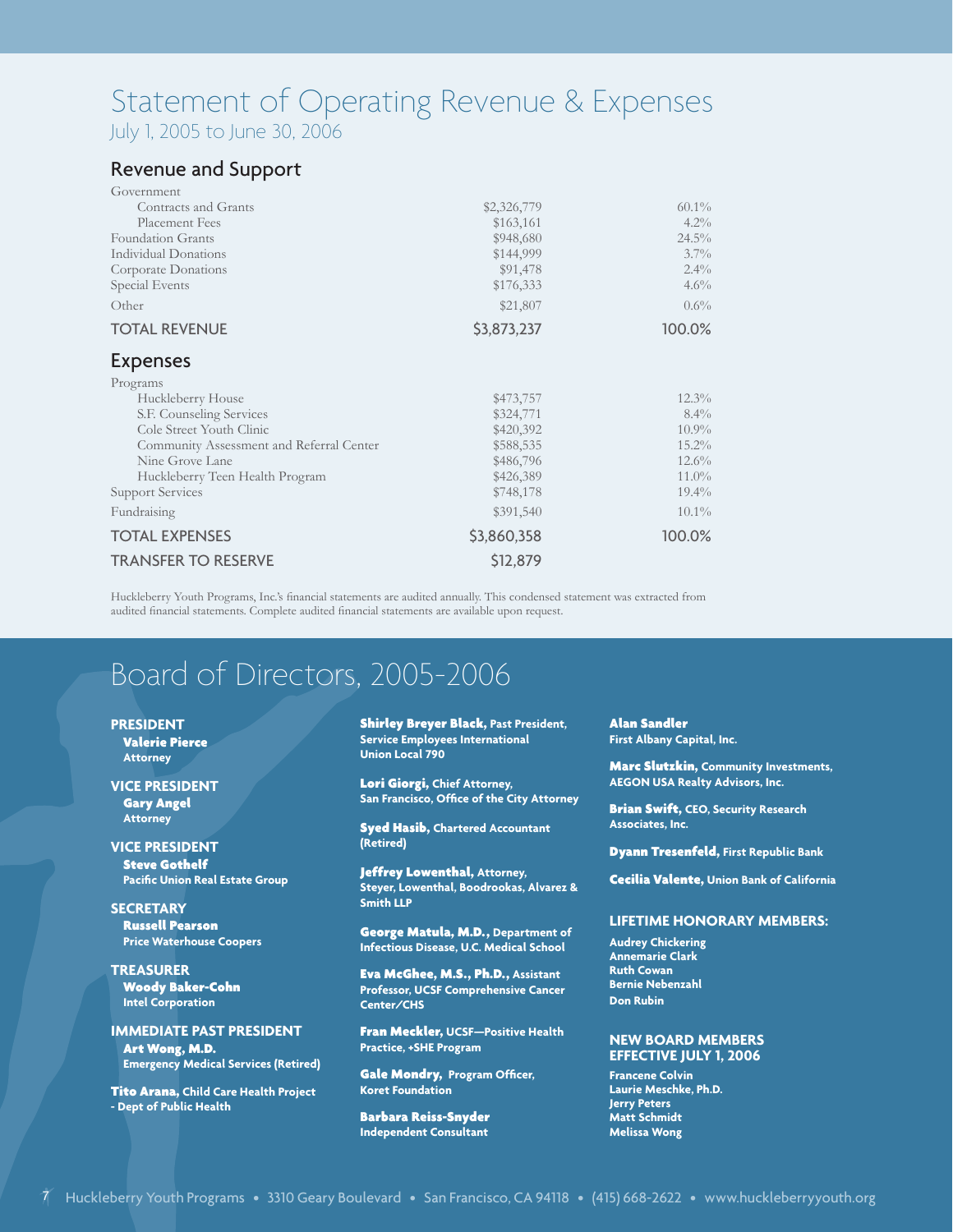#### *Huckleberry Youth Programs acknowledges all of our generous donors, without whom the work we do would not be possible.*

We apologize for any unintended omissions.

### Public Funding Sources

#### **Federal Grants & Contracts**

US Department of Health & Human Services - Administration for Children and Families US Department of Education

#### **State Grants & Contracts**

California Office of Family Planning California Department of Justice

#### **San Francisco Contracts**

San Francisco Mayor's Office of Criminal Justice San Francisco Juvenile Probation Department San Francisco Department of Children, Youth, and their Families San Francisco Community Behavioral Health Services

#### **Marin Contracts**

Marin Department of Health and Human Services

- Health Services Division - Children's Health Services
	- Marin Child and Maternal Health
	- Marin Office of Alcohol, Drug,
	- and Tobacco Programs
- Division of Social Services

- Child Protective Services Marin Probation Department Marin Children and Family Commission Marin County Board of Supervisors

### Corporations, Businesses & Organizations

#### **\$10,000 - 19,999**

Cisco Systems Union Bank of California

#### **\$5,000 - 9,999**

First Republic Bank Hilton Hotels Corporation Macy's Passport Fund Pacific Union GMAC Real Estate Services Rotary Club of Tiburon Sunset Saints and Sinners Youth Leadership Institute

#### **\$2,500 - 4,999**

Autodesk Bowne Cooley Godward, LLP GATX Capital groundspring.org Hanson Bridgett Marcus Vlahos & Rudy Lexar Media, Inc. M&H Property Management Navigant North Bay NARI Builders Roundtable Pacific Service Credit Union San Francisco Federal Credit Union Washington Mutual Card Services

#### **\$1,500 - 2,499**

Gap Foundation Gift Match Program Sloan Miyasato Town School Youth Industry

#### **\$1000 - 1,499**

Alliance Title Company Aquarius Equipment Finance Dodge and Cox First American Title Company

### Friends

*Friends of Huckleberry, established in 2001, is a giving program comprised of generous philanthropic individuals who annually support our shelters, clinics, and counseling programs with cumulative gifts of \$1,000 or more. Thank you to all of the Friends of Huckleberry for their kind gifts in 2005-2006.*

#### **\$20,000 and over**

Anonymous

**\$10,000 - 14,999** Anonymous Jon and Linda Gruber John and Lisa Stone Pritzker Irene Scully

#### **\$5,000 - 9,999**

Scott and Jennifer Fearon Steven and Donna Gothelf Sallie and Dick Griffith Rosemary Hewlett Jerry Peters Lee and Perry Smith Brian and Suzanne Swift

#### **\$2,000 - 4,999**

Law Offices of Gary A. Angel/ Gary Angel and Sharman Spector Anonymous Scott and Phyllis Bedford Stuart Bewley and Donna Motluk Nina P. Brandt Fund Dan Henkle and Steve Kawa Robert Herr Lindee Liu Jeffrey Lowenthal Howard and Barbara Miller Gale Mondry and Bruce Cohen Valerie Pierce and Michael Stortz William Price Roy and Ruth Rogers Alan and Jill Sandler Jerome Simon and Hilary Bates Dyann Tresenfeld Cecilia Valente Sharon Vosmek and Tim McClarren Art and Janet Wong

#### **\$1,500 - 1,999**

Paul Church E. Alan Holroyde George and Myrta Matula Bernard and Gail Nebenzahl Robert Powell Helene and Bill Spencer Ellice Sperber Douglas and Jane Wolf

Gideon Hausner Jewish Day School and Nittai Malchin Giorgio Armani Lucasfilm Ltd. Marian Wright Edelman Institute, SFSU Stanford University Urban School of San Francisco

#### **\$500 - 999**

Anonymous Bank of Marin Bureau of Jewish Education Community Thrift Store Donald H. Carnegie Trust Harrington Group Majestic Insurance Nicolas Studio San Francisco Police Officers' Association Suede

#### **\$1,000 - 1,499**

Anonymous K.D. Burke School (4th Grade Class) Richard and Connie Adams Henry Bannister Mr. and Mrs. Richard Barker Daniel Benatar Shirley Breyer Black Craig Burke and Molly Lazarus Ruth and Bruce Cowan James and Claire Davis Bruce Fisher and Marlene Litvak Don and Janie Friend Gail Gaffney Alison Geballe Doug and Kaatri Grigg Syed and Shama Hasib Richard and Susan Holm Barbara and David Kimport David Kirp Freada Klein Kapor and Mitch Kapor Steve and Arlene Krieger Thomas Lumsden Stan and Chris Mattison Dennis McDonald John and Jacqueline McMahan Shelley and Paul Miller Daniel Mulligan Patrick and Gail Murphy Eitan Neumark James Parrinello David Pascoe Russell and Quynh Pearson Cesar Privat Patricia Robinson Gary Roof and Douglas Light Donald Rubin and Olympia Martyn Suzanne Sawochka Hooper and Peter Hooper Charles Slutzkin Marc Slutzkin Robert and Elizabeth Stafford Bonnie Sterngold Steve and Diana Strandberg Stephen and Britt Thal Allen Thorpe and Meghan Mackay Hal Varian Alba Witkin

#### **\$250 - 499**

Applied Materials Charitable Giving Program Gartmore Capital Trust Harder + Company Progress Foundation Union Bank Of California - Los Angeles

#### **\$100 - 249**

Anonymous Buffalo Exchange Challenge To Learning Gordon & Rees, LLP Jewish Healing Center Littler Mendelson Rosebud Agency Whole Foods

#### **under \$100**

Albertsons Community Rewards San Francisco Unified School District Straits Cafè

8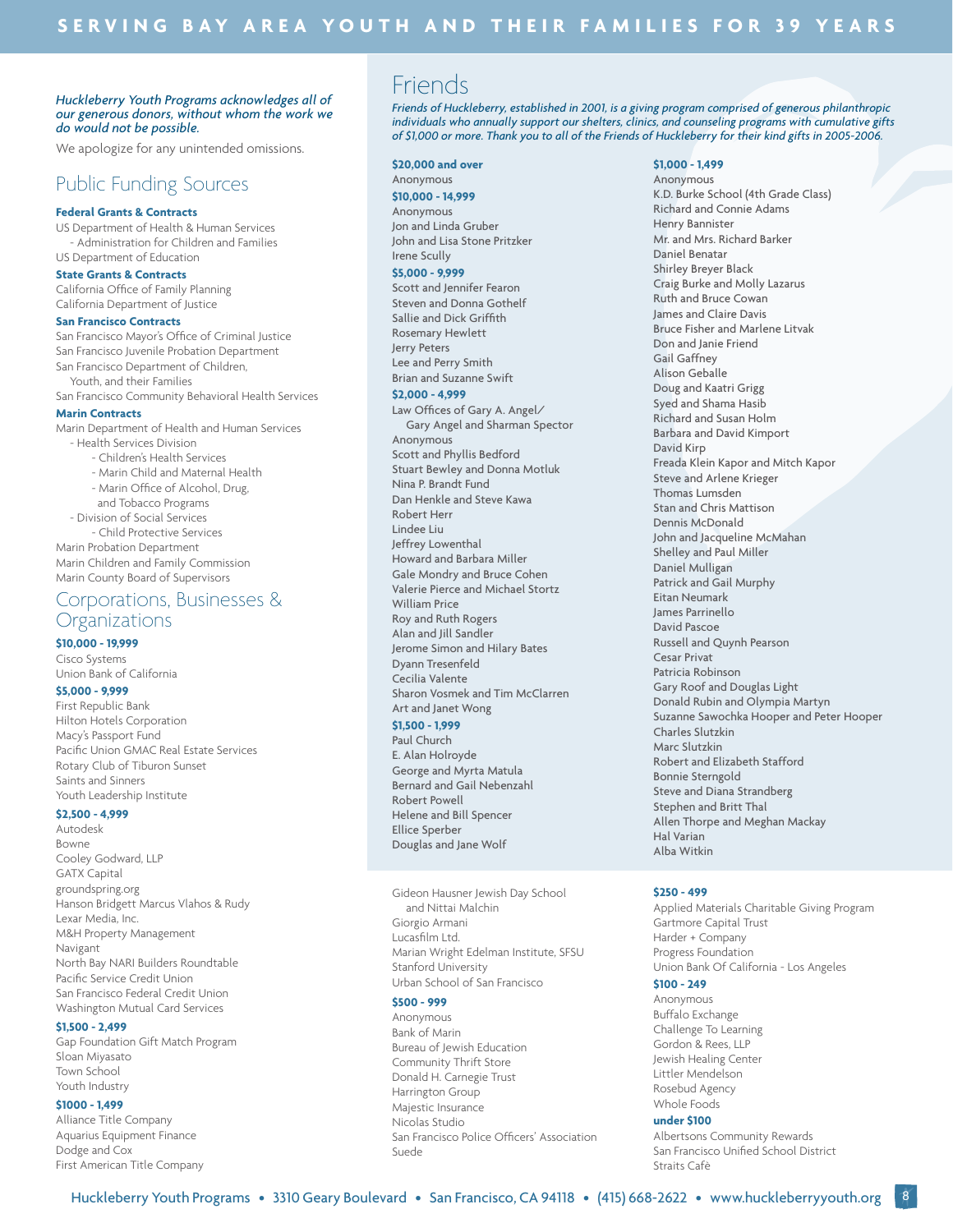### Foundations

**\$250,000 & Over**

Marin Community Foundation

**\$100,000 & Over** Richard & Rhoda Goldman Fund **\$50,000 - 99,999**

Andor Capital Foundation California Endowment

#### **\$20,000 - 49,999**

Bothin Foundation David B. Gold Foundation Isabel Allende Foundation Louis R. Lurie Foundation Mary Wohlford Foundation Morris Stulsaft Foundation Mount Zion Health Fund Nick Traina Foundation San Francisco Foundation Sarah H. and William R. Kimball Foundation

#### **\$10,000 - 19,999**

Gap Foundation Rite Aid Foundation Stanley S. Langendorf Foundation

#### **\$5,000 - 9,999**

Alexander M. and June L. Maisin Foundation Charles See Foundation Eucalyptus Foundation Fireman's Fund Foundation Frank A. Campini Foundation George H. Sandy Foundation Gordon and Betty Moore Foundation June and Julian Foss Foundation Morrison and Foerster Foundation The Safeway Foundation Walter & Elise Haas Fund

#### **\$1,000 - 4,999**

Elinor Smith Charitable Trust Jonas Family Fund Shinnyo-en Foundation William G. Gilmore Foundation Wilson Sonsini Goodrich & Rosati Foundation

#### **\$500 - 999**

Bank of America Foundation Pfizer

### Individuals

#### **\$500 - 999** Anonymous

Eric Anschutz Woody and Connie Baker-Cohn Carol Banquer Anne and Ian Benham Marc Benson and Charles Sullivan Max Bernstein and Karen Robbins Mike Botta Clint and Ann Callan Mary Jo Campbell Roberta and Richard Celia Jean Chickering Kelli Cruz Jim Drumright Dan and Jackie Duncan John Dwyer Don and Ellie Eidam Dan and Diane Farthing Paula and Gareth Fracchia Greg and Carmen Franceschi Carolyn Friedman Matt Fust and Steve Leech Loretta Giorgi Eric Goldman and Laurie Weisberg Julie Harkins Susan and David Harnden Richard Hill and Nancy Lundeen Oliver and Irene Holmes Sarah and Jonathan Kahn Anne and Loren Kieve Gretchen Kimball Leslie and Michael Krasny Gordon LeFevre Leonard Lloyd Jim and Ann Magill Katherine Martin Lisille and Henry Matheson Sharon Meadows and Henry Hewitt Barbara Meislin Paul and Amy Meyer John Norris Carmen Privat Cheng Quah Bonnie Raitt Mike and Carol Ramsay Sydney and John Randazzo James and Barbara Reiss-Snyder Patrick Richard Karen Robbins William Rogers and John Symons Thomas and Shelagh Rohlen Marsha Rosenbaum and John Irwin Richard and Christina Rubenstein Michael and Marcia Rubenstein Neil Rudolph and Susan Cluff Theresa Ryan Dale and Margaret Schmidt Vicki Schwartz Joe Sherman and Sandy Monteka-Sherman Greg and Jan Skipitis David and Susan Smith James Snipes and Lynn West Daniel Steinert Otto and Idell Weiss Paul and Betsy Zeger

#### **\$250 - 499**

Anonymous Sherilyn Adams Tom Allen and Beth Levison Steve Alter Randy Andrews Andi and David Arrick David Augustine Susan Bailey Michelle Banks Jeffrey Bechtel

Steve and Shirley Berman

Michael Bien and Jane Kahn Sandee Blechman and Steve Goldberg Kevin Bozic Reggie Briggs and Dan Wong Jody Broughton Sandra Brown Mollie Ward Brown and Cabot Brown Norman and Jo Budman Dale Butler and Tina Panziera Alan Byrne Becky Carlucci Annemarie Clark and Bill Osterhaus Lorena Cohan Katie Colendich Chris Cook Mark Cramer Richard and Roberta Cummings Stephen Debenham and Gretchen Debenham Hug R. Michael and Linda Delagnes Frances Dillingham Nicole Doniger Mark English Laura Enos Randall Fahey Susan Fairbrook Tara Fairchild Michael and Christine Feldman Ken and Jean Freeman Richard Garcia Stuart Gasner and Kate Ditzler Jeff and Jessica Gaynor Gail Gittleson Sarah Givens Brett Glass Jennifer Golbus Jasmine Gorton Baechtiger David and Margie Guggenhime Nicole Hadji-Agha Heather Hanly and Dan Purcell Christopher and Diana Hayden Dr. Ahvie Herskowitz and Dr. Victoria Hale Dan Higgins and Karen Hern Melissa Hirt Jack and Genevieve Hoffman Elva Hohe Jim and Bethany Hornthal Susan Horowitz Donald and Virginia Humphreys Katy Hunt Matthew Kelemen Marcia Kimpton Susan King Steve and Maribelle Leavitt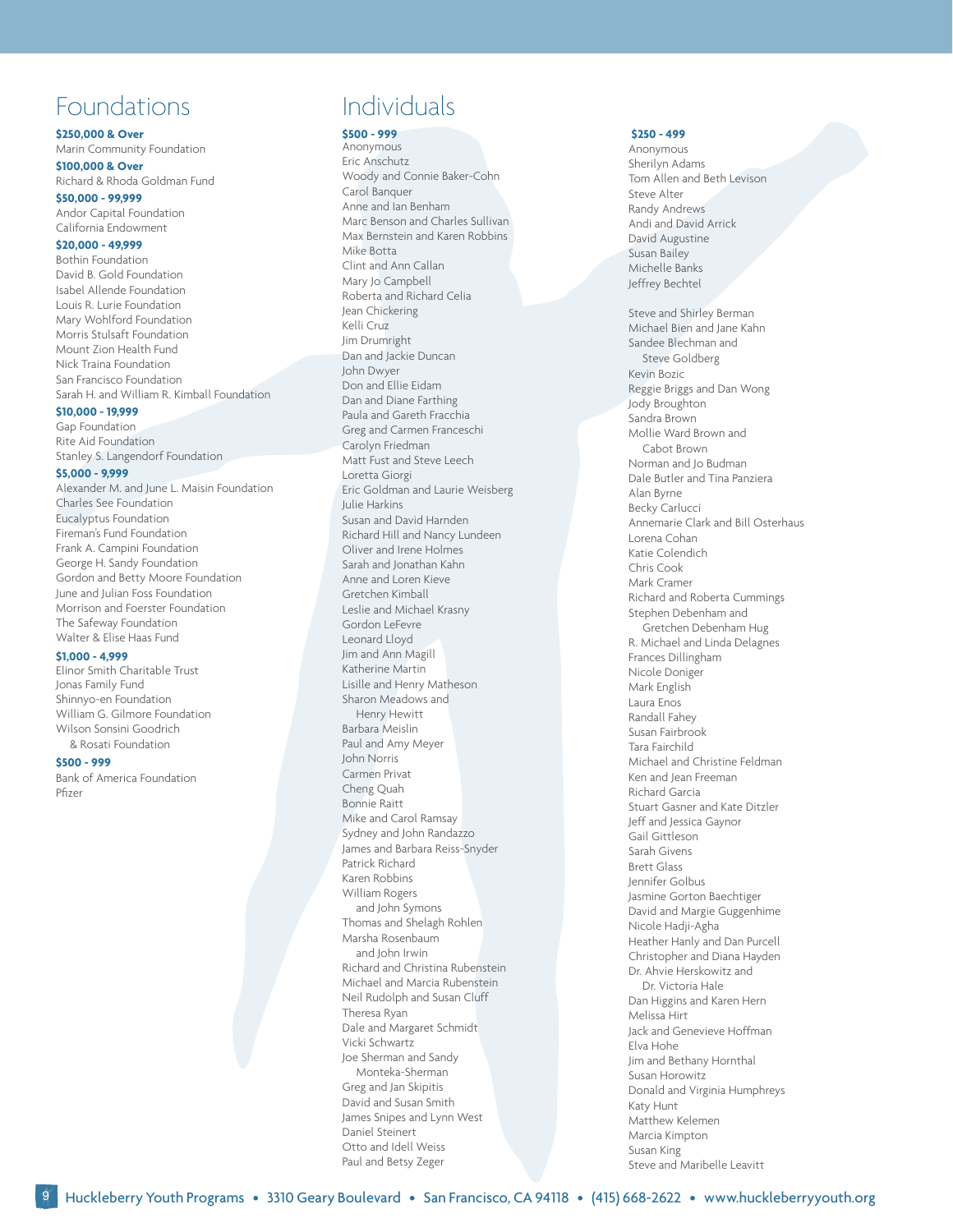Gary and Pat Levin Debbie Levy and Jared Polsky Amy Lightbody Stephen Lightfoot Ricky Lwin Marc Maciaszek Bill and Catherine Madison Michelle Magee Darlene Markovich and Ron Haak Armando and Andrea Mayorga Stacy McClain and Eric Osterhaus Glen and Marilyn McDaniel Eva McGhee, M.S., Ph.D. Korrie McGinnis Jane Miller Reed Minuth and Megin Scully Emmalou Moore Summer Moore and Mike Orman Breege Moran Mark Moulton Lisa Mulvaney Stanley and Paule Muselman Brooke and Eric Tao Paul and Sheila Nahi Laurel Nathanson Jon O'Donnell Christa Olson Anthony Papadakis Lisle and Roslyn Payne Arnold and Karen Perkins Russ and Valerie Pitto Mary and Scott Pringle Carlos Privat and Ashley Gould Kelly Purdom John Rigsbee Michael Riordan Susanne Rivera Toby and Sally Rosenblatt Ellen Rosenstein and Dale Barnes Susan and Alan Rothenberg Geoffrey Rotwein Elana Rubenstein Robert and Toby Rubin Kristine Samuelson and John Haptas Caren and Matt Schmidt Brian and Rebecca Selna Janet Shalwitz and Burt Feuerstein Anna Shimko Grant Sisler Wendy Soderborg Sparkie and Joseph Spaeth Gayle and Eric Starr Tony Stern Erin Storm Erik and Margaret Super Richard and Marjorie Sutter Kevin Swift Bob Tandler and Valli Benesch Kimbirlee Tate Suneil and Donyelle Thomas Geoff and Brei Tobin Rocky and Chris Unruh Bob and Deb Van Nest Peter Von Wiegandt Judith Walsh C. C. Washburn Richard Weinstein David Weiss Andrew Wells

Greg Wilbur Clifton Wong Charles and Megan Wyman Anna Zacher and Matt Aistrich Jen Zagofsky and Gordon Rothstein **\$100 - 249** Anonymous Katharine Albright Peter and Joy Anderson Keith and Beverly Argabright Christopher and Judith Armstrong Chalee Asavathiratham Lauren Asher Susan August Stanley and Mary Baker Margaret Baran Nicholas and Ann Beliaeff Mike Binnard Nancy Blair Judy Bloom John and Betty Blumlein Steven Blumlein and Arlyne Charlip Linda Bodwin Michael Bonetti Kate Boyd Henry and Prudence Breitrose Farah Brelvi and David Ball John Brennan Jane and Thomas Brennan Virginia Brenner Peter and Elaine Bull Tom Burniece Mark Caldwell Bernard Campbell Ben Chambers Hung and Ta- Wei Chien Don and Lisa Clay Richard and Susan Colsky Mort and Eda Cowan Lissa Ann Crider John Cullison and Diana Kassil Michelle Daigneault and Rob Houle Walter and Louisa Daniels Joey Dieckhans Janet Dinsmore George and Roseanne Dobbins William Donahoe and M. Kristen Klein Robert Edwards and Ferne Pearlstein Paula Ellis David Erickson Paul and Laura Escobosa Maria Falauto Nancy and Bob Farese Robert Feyer and Marsha Cohen Gary Fiedel Courtney Fitzpatrick Daniel Flaxman David and Vicki Fleishhacker Stephanie Fohn Robert Freidenberg Mike and Margaret Fuson Alice and Robert Galoob Jed Gates

Craighton Gee Elizabeth Gee-Ogawa and Danny Ogawa Stephanie Ghertner Kathleen and William Gibson Robert and Patricia Glass Robert and Katy Glass Denis Gleason Jade Goranson Andrew and Karen Gordon Sherry and Mark Graham Patricia Groves Wyman and Gay Harris Carl Hewitt Victor and Lorraine Honig Gregg and Jenny Hosch Ann Hunt E. Glenn and Gabriella Isaacson Eri Izawa Edward Jajeh George and Nell Janik Tom and Cozanne Jenkins Barbara Jereb and Brian Ross Kate Johnston Thomas and Sarah Kailath Joanna Kaplan Tom Kelly Heather King Gary Klehr and Sarah Kass Maurice and Joann Knox Jeff Kohr Lauren Krasny David Kremer and Marla Miller Karen Kreyling Frederick and Aura Kuperberg Tom and Susan Lahey Christopher and Elizabeth Lammert Richard and Ann Lanzerotti Laura Leafstrand Timothy Lee and Eleanor McBride Larry Less and Leslie Tyler Katina Letheule Margo Levi Ronald and Sandra Linder Rulon and Cecile Linford Lori Llewelyn and Michael Adams Louise Look Ngoc Ly

Rose Gee

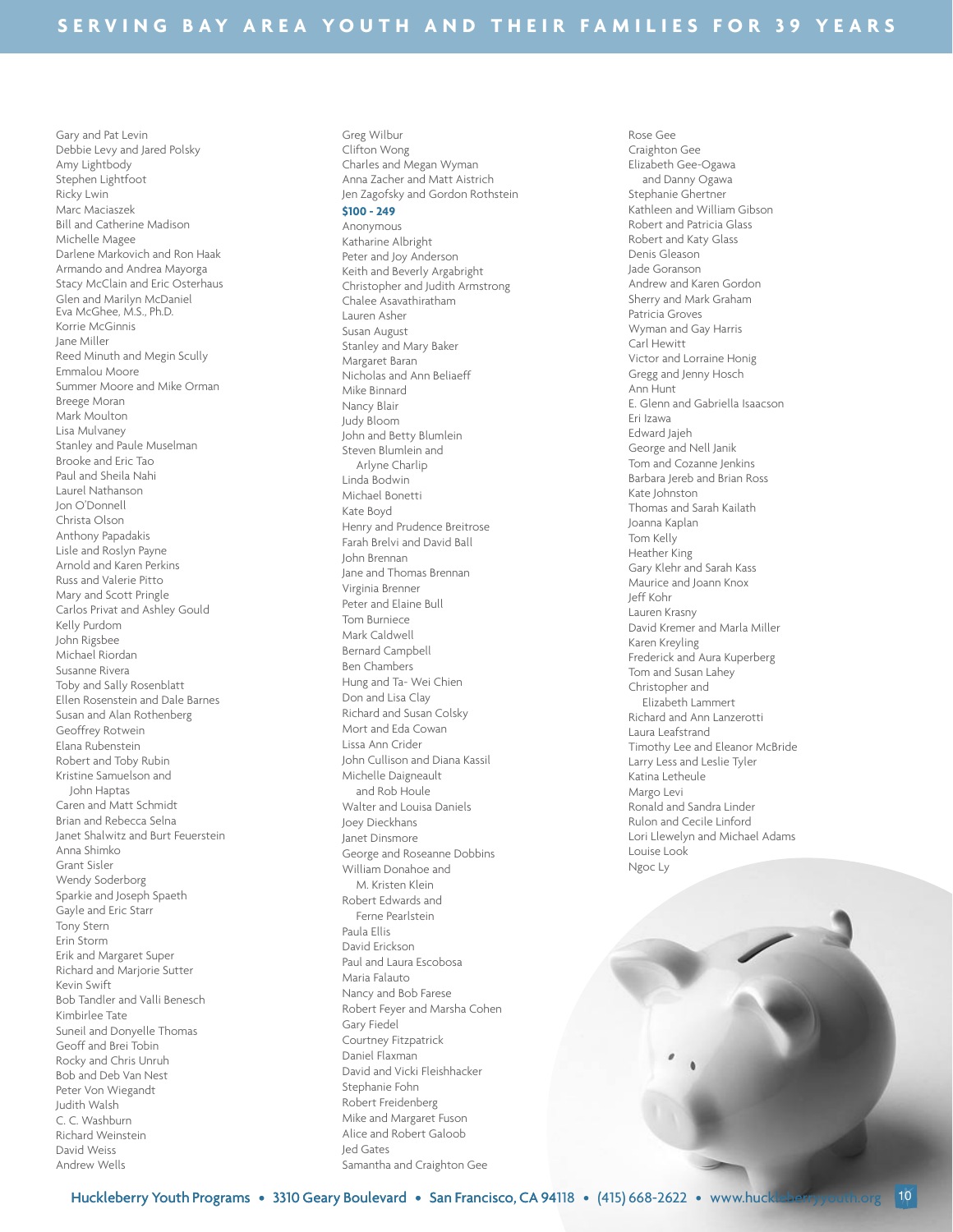John and Melinda Mahl Jim Malaspina Shauna Marshall and Robert Hirsch Andrew and Marisa Mascarenhas James Mashburn Hamel Matthew and Karen Patterson Matthew Edward McCabe Scott McCarthy Andrew McCraith Talley McIntyre Apollo Medina Spencer and Roberta Michels Elly Miles Ted Mitchell and Tanya Slesnick Oliver Morse Katharine Mulvaney D.B. and Lilian Murray Roy Nagle Alexandria Nicolai Laura Onopchenko Catherine and Stanley Orman John O'Toole and Jean Hom George and Patricia Palmer Gerald Pang John and Anne Parker Laura Pearl Elizabeth Peiser Kay Pellicciarini Vivek Phanse Lindsey Phillips Jack and Avril Pierce Julia Poelstra Goranka Poljak Hoy Eduardo Ramos Sunni Raney William Reenstra Richard Reitman Elizabeth Reynolds E.L. Richardson Vanessa Riva Wendy and Don Roberts Kathy Robison Dan and Cindy Rosenheim Marian Rubin Henry and Karin Safrit Francie Salle and Brad Widelock Frear Stephen and Astrid Schmid Wade and Heather Schuleter Walter and Rosemary Schwartz Susan Severin Mary-Ann and Richard Shafer Rachel and Don Share Steven Shatz and Nina Rivkind Mr. and Mrs. Sam Sheehan Steven Sherr and Karen Hall Reed Slater Richard Smith Stephen and Judy Smith Elizabeth Soderstrom Janet Sollod Tania and Michael Stepanian Keith Szolusha Lou Thelen and Denise Sarna Nhung Thi Le Abraham and Martha Thomas Joe and Patty Troiano Jeannie Tyan Debbie Upland Julie Van Nostern and

Dennis Bouey Galen and Patricia Van Orden Paul and Pearl Vapnek Robin Von Breton Charles Wade Albert Wald Meghan Walsh Jennifer Wang Gay Weake Jennifer and Ralph Wedge Howard and Judie Wexler Robert and Ruth White Deborah Whiting Steve Williams Barbara Ann Thompson Charles and Frances Wisch Roger Wise Ann Witter Peter and Barbara Wong Hubert Wong Michael and Jeanette Wong Karen Yee Christine Yen Peter and Juliet Zacher **\$50 - 99** Al and Susan Adams Suzanne Andrews and Matthew Brown Rebecca Archer Joseph and Clara Barbaccia Joan and Burton Berry Matthew Blum Eva Borak Sherry and Richard Bridygham Neil and Constance Burns J. Peter and Pamela Campagna Jeanne Carney Clare Cavanaugh Leila Chambers Walton Chang Robert Chen Darnon and Dawn Connolly David Myers and Linda Cox-Myers Jack Curtin Douglas and Jody Da Silva Gia Daniller Glenn Danley David Donner Albert Evers Meave Fallon Bruce Fay Bill Flower Thomas and Sally Freed Richard and Sharon Friel Jesus Garcia Irene Garvey Randy Goldman Sanford Goldstein and Cathy Rabin Linda Griffin Harriette Grooh and Tom Escover Sylvia Guendelman Annia Gusman Robert and Kathleen Harre Phillip Hecht Michael and Lydia Hoskins Daniel Isaacs John Jenkins Peter Kacandes Michael Karasik and Cynthia Bolton-Karasik

Patrick and Mary Kinsella Una Kinsella Patrick Kleeman Carolyn and F.J. Klemeyer Raquel Lacayo-Valle Robert Lenoil Walter Lesquillier Nan Lew Nancy Licht Amy Margolin and Tonia Wall Patricia McClure John and Marjorie McLucas Robert and Barbara Mendle Elly Miles Yetta Miller Missy Minor John and Berneice Moore Robert and Marilyn Moresi Allen and Dorothy Nirenstein Gerald and Susan Peliks Virginia Philhower Perry Portugal and Diane Rector Darren and Catherine Presher Kenneth and Vickie Ressler Gail Sanfilippo Lary and Judy Schiller Nicholas Schneir Helen Schwartz Moneeka Settles Sandra Shapiro Susan Soderstrom, DDS Melvin and Ann Spall Mary Stortz H.H. Swanner, Jr. and Barbara Swanner Peggy Traube Thomas and Betsy Twaddell Steven and Nancy Wasserman Matthew and Barbara Weinberg Irmabelle Wendell Susan Wilshusen Nancy and Eugene Zastrow Bennett and Cindy Zier **under \$50**

Carolyn Alexander David Ayoob Daniel and Eleanor Barry James Barry Joani Blank Lawrence Burdman Brian Charette Jinyoung Choi William and Shirley Day Bob De Mattei Edward and Livia De Wath Jeffrey Detling and John Zawistowski Emily Dreblow Catherine Ellerbe Bess Finch Marian Fisher William and Charlotte Flynn Vicky Golub Stan and Joan Gross Leslie Hilford John Hules Giuseppe and Francie Inesi Andrea Jones Julie Kuznetsov Kate Yi-Hui Lee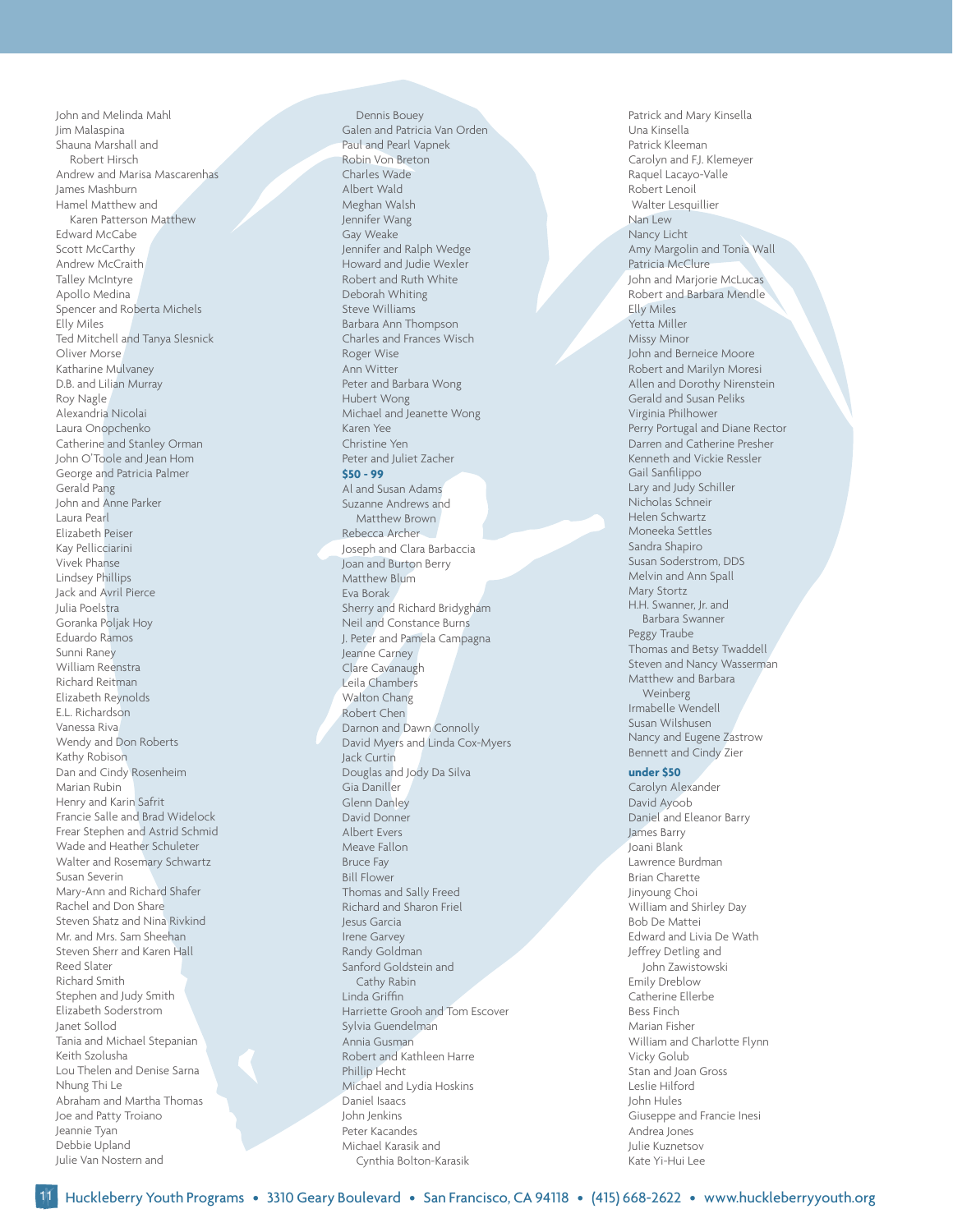Annette Lombardi Claudette LoPorto Boris Martin and Bryan Martinovich Margaret McManus Jerry Meier Gerald and Barbara Monken John and Kittina Powers Mark Prince Brendan Rogers Hannelore and Robert Royston Richard Saiz Oswaldo Sandoval Gonzalez Jeffrey and Sandra Serafin Veronica Shadlow Deborah Stafford Anthony and Margaret Talluto Gail and Mary Ann Thiede Kathleen Tighe, S.L. and Kay Lane, S.L. Stuart Wagner Edgar and Caroline Weber Susan Wong Warren and Maureen Wuestling Nancy Yeo

#### **In Kind Donations**

Cirque du Soleil **\$106,560** Centerbeam **\$65,000** John Brennan **\$9,000** Jan Adams and the Marin Designers Showcase Tim Allen Andy Roddick Foundation Barbara Bochner and the Marin Pirates Swim Team The Body Shop The Chicago Bulls Clark Creative Group Congregation Rodef Sholom Robert Duvall Clint Eastwood Melissa Etheridge Elektra Fike-Data Beth Foondos Greene Radovsky Maloney & Share LLP Indigo Restaurant KNBR 680 Richard Linklater Bill Maher George and Marta Matula Nick Traina Foundation The Oakland Athletics Yoko Ono Cindy Potter Susan Quigley James and Barbara Reiss-Snyder Joan Rivers The San Francisco Giants Sanrio, Inc. Sephora, Inc. Lorraine Sherwood The Tonight Show with Jay Leno Touchstone Television Trader Joe's Twentieth Century Fox Television Kathy Van Fleet Hsing-ju Wang Warner Bros. Television Productions W.F. Leopold Management Henry Winkler

## Cirque du Soleil Sponsors

We wish to acknowledge the generous support of the following sponsors of our *Cirque du Soleil benefit event held on December 2, 2005.* 

#### **\$5,000 Sponsors**

Scott Fearon First Republic Bank The Gap Gordon and Betty Moore Foundation John and Lisa Stone Pritzker Rotary Club of Tiburon Sunset Brian and Suzanne Swift **\$3,000-\$3,500 Sponsors** Cooley Goward, LLP M&H Realty Navigant Consulting

Steyer Lowenthal Boodrookas Alvarez & Smith LLP **\$2,500 Sponsors**

Law Offices of Gary A. Angel/ Gary Angel and Sharman Spector Bowne Steve and Donna Gothelf Hanson Bridgett Marcus Vlahos & Rudy LLP

Dan Henkle and Steve Kawa Lexar Media Inc. Marin Independent Journal David and Fran Meckler Howard and Barbara Miller Gale Mondry and Bruce Cohen Nebenzahl & Slutzkin Pacific Service Credit Union Pacific Union Real Estate Group Ltd. Valerie Pierce and Michael Stortz Providian Financial Corporation Ruth and Roy Rogers Alan and Jill Sandler San Francisco Federal Credit Union Dyann Tresenfeld Sharon Vosmek Wilson Sonsini Goodrich & Rosati Foundation Art and Janet Wong

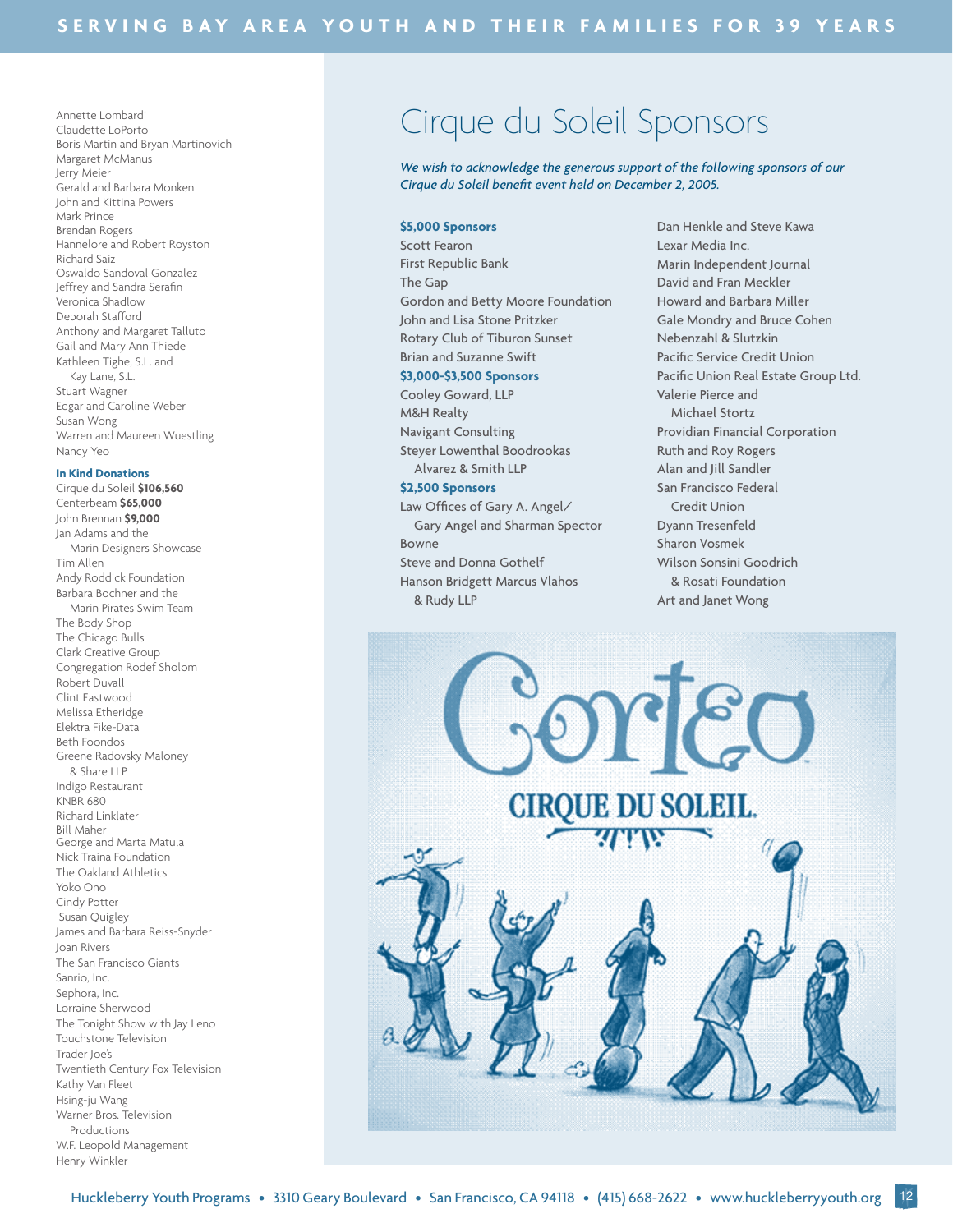# Getting Involved

COMEDY NO KIDDING! In the early 1980s, HYP (then known as Youth Advocates, Inc.) held a series of comedy night fundraisers. It seems only fitting that we kick off the celebration of HYP's 40th Anniversary with laughter. Featured comedians include Barry Diamond, Will Durst, Lisa Geduldig, and Bob Sarlatte. VIP tickets may be purchased for \$500 each and include the best seats in the house, an elaborate reception prior to the performance (including top quality hors d'oeuvres and an open bar) and valet parking. Event Sponsors receive VIP tickets and benefits, as well as recognition in HYP publications, event signage, and on the agency website. Standard tickets may be purchased for \$150. For ticket details and sponsorship opportunities, **please contact Vicki Schwartz at (415) 668-2622 ext. 220 or via email at vschwartz@huckleberryyouth.org**.

HURSDAY **OVEMBER**<sub>9</sub>

Huckleberry Youth Programs

**VILL DIAMO**<br>JSA PURST. **EEDVLDIE B** SARLATTI



STREETSMART4KIDS™ brings San Francisco restaurants and diners together to help the city's at-risk and homeless youth. From October 1 through November 18, 2006, diners at participating restaurants are asked to make a voluntary STREETSMART4KIDS™ contribution of \$2 or more when paying their bill. One-hundred percent of your donations support Huckleberry House, La Casa de las Madres, and Larkin Street Youth Services. Dining at a STREETSMART4KIDSTM restaurant gives you the opportunity to change a young person's life. It can be a small but important step in helping at-risk young people in San Francisco discover the amazing possibilities open to them once they leave the streets behind. Please see insert or visit www.streetsmartusa.org for a list of participating restaurants.

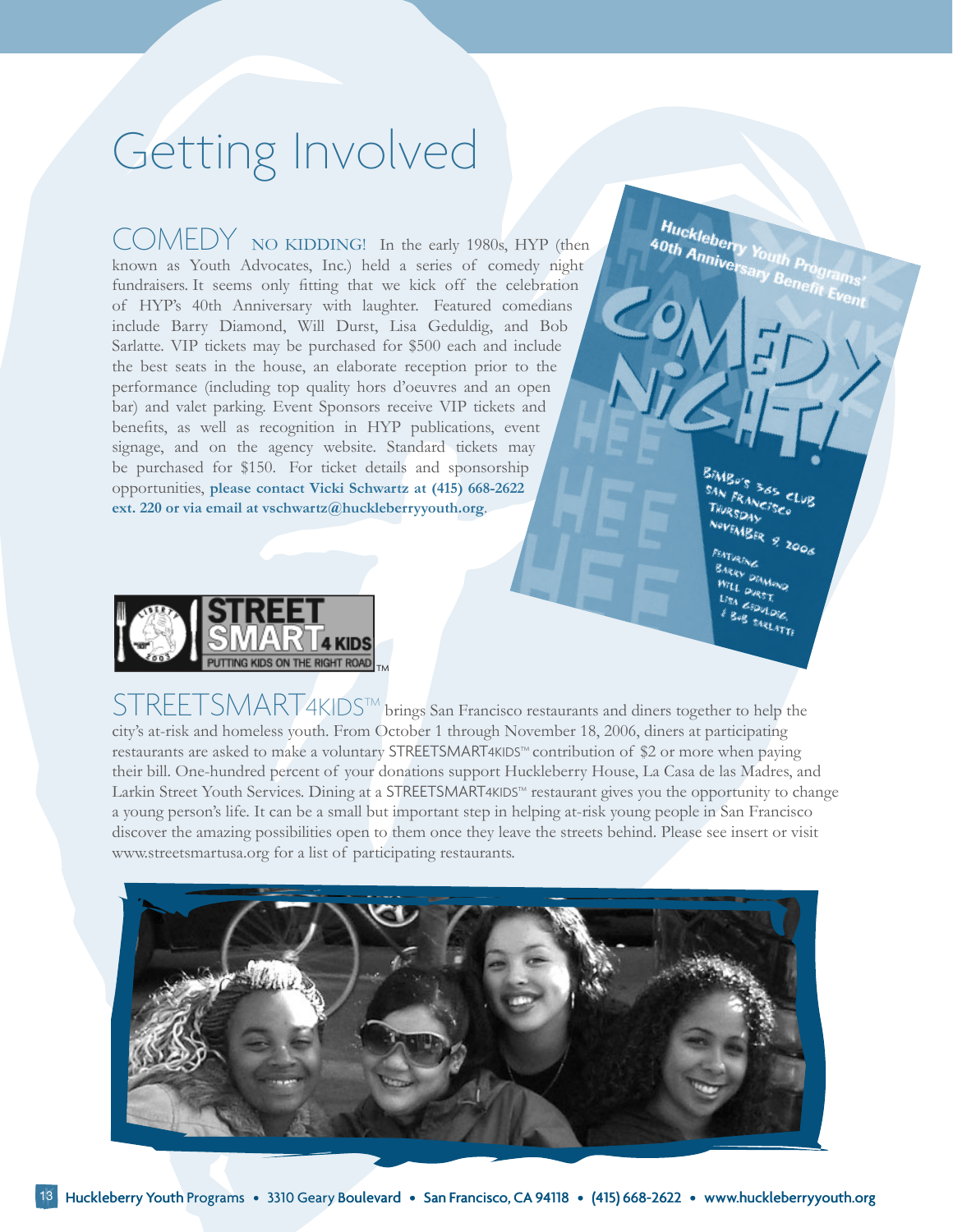

# Make a Difference in the Life of a Bay Area Youth...

Become a Friend of Huckleberry Join the Friends of Huckleberry by annually supporting our programs with gifts of \$1,000 or more.

Join HYP's Young Professionals Committee Comprised of professionals in their 20s to 40s, Young Professionals educate their friends and colleagues about HYP activities and participate in fun and informative events around the city.

I Do Foundation Visit www.idofoundation.org to designate Huckleberry as your charity of choice for your wedding day.

Goodsearch This Yahoo-powered search engine donates one cent to HYP with every search. Visit www.goodsearch.com to select HYP as your favorite charity and start searching!

Escrip Sign up for Escrip and every time you use your check card, HYP receives a portion of your purchase. For a list of participating merchants, or to sign up, visit www.escrip.com.

Nicolas Studio When you visit Nicolas Studio in the Nikko Hotel in San Francisco, and purchase fantastic hair products (shampoo, conditioner, etc.), creator Nicolas Church donates 5% of his profits to HYP. For product descriptions and to place orders, call (415) 982-6565. Tell them Huckleberry sent you!

Volunteer Donating your time to HYP is a fun and exciting way to get involved with the agency, meet like-minded people, and support our important mission at the same time. Volunteers are needed for the Academy of Friends Gala in February 2007.

Young Professionals Happy Hour

Please contact Karen Gordon by phone or email to find out how you can get involved with HYP:

(415) 668-2622 ext. 228 kgordon@huckleberryyouth.org